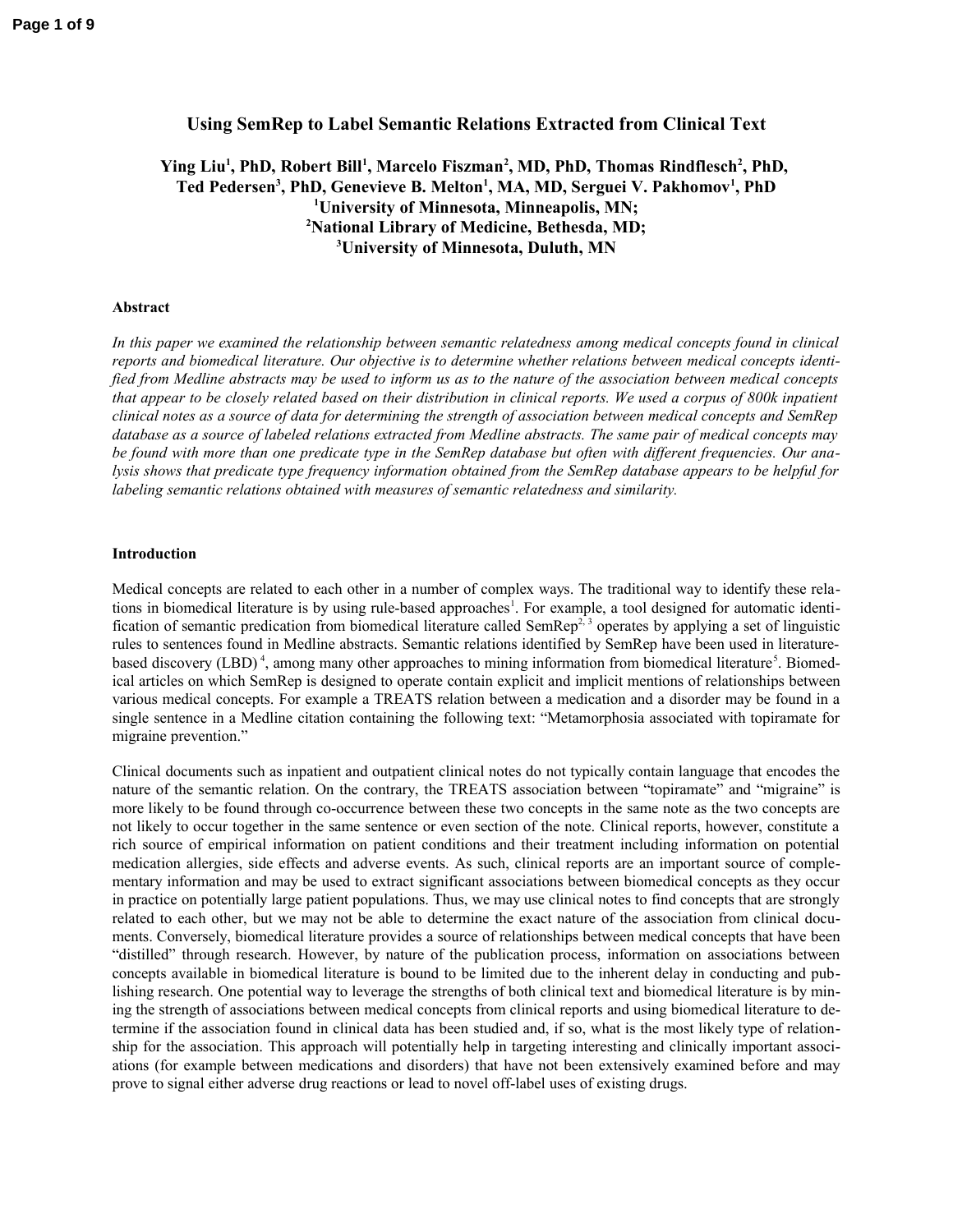Exploration of semantic relatedness between biomedical terms has become a popular topic in recent years. In our previous work, we developed a programmatic platform called UMLS-Similarity to automatically calculate the semantic similarity and relatedness for any pairs of concepts in the Unified Medical Language System (UMLS). Applications include Mathur et al. who used semantic similarity and relatedness public data set and UMLS-Similarity to calculate the gene and disease similarity<sup>6</sup>. Sahay et al. used the similarity and relatedness methods offered by UMLS-Similarity to connect relevant users together in conversation and to provide contextual recommendations relevant to the health information conversation system Cobot<sup>7</sup>. Ogren used the word-level semantic similarity and relatedness offered by UMLS-Similarity to improve the performance of the classifier OWCP (one-word conjunct pairs) where UMLS-similarity gave a 1.71% absolute increase in recall<sup>8</sup>. Semantic relatedness measures can also be used for improving automated acronym sense disambiguation<sup>9</sup> and measures of redundancy in clinical texts<sup>10</sup>.

In this paper, we used UMLS-Similarity analysis to ascertain the relationship between semantic relatedness and the predicates of the SemRep database. We focused on the concept unique identifiers (CUIs) of the drugs and findings semantic groups, and used the relatedness scores to help us find the highly related CUI pairs which are not in the SemRep database.

# **Background**

## *SemRep*

The SemRep<sup>2</sup> database was developed at National Library of Medcine. It uses domain knowledge provided by the UMLS to represent the textual content as semantic predication. SemRep uses MetaMap<sup>12</sup> to map noun phrases to UMLS concepts. Through its rule-based summarization system, it maps the syntactic elements to semantic network predicates<sup>13, 14</sup>. About 117 millions of sentences are extracted from titles and abstracts of PubMed for the predication analysis. SemRep detects about 57 millions of predicate instances and 90 unique predicate types (about half of them are "NEG\_predicate" such as "NEG\_TREATS").

# *Semantic Relatedness*

Methods for computing semantic similarity and relatedness are a class of computational technique. We follow Hirst and St-Onge<sup>15</sup> by treating semantic relatedness as a distinct and more general notion than semantic similarity. For the ontology-dependent methods, path-based methods are based on the path length between a pair of concepts in ontology<sup>16, 17, and 18</sup>. This dependency on ontological relations can be a disadvantage because ontologies tend to be static and cannot keep up with the rapidly changing structure of knowledge in a given discipline such as biomedicine. Ontology-independent methods rely on distributional properties of concepts in large text corpora and may be easier to keep current with the changes in a given knowledge domain $19, 20$ .



Figure 1. An example of the healthcare provider ontology.

In Figure 1, we present a simple healthcare provider ontology. According to the path-based measure, the similarity between medical oncologist and clinical pharmacist is 1/6. The similarity between medical oncologist and oncology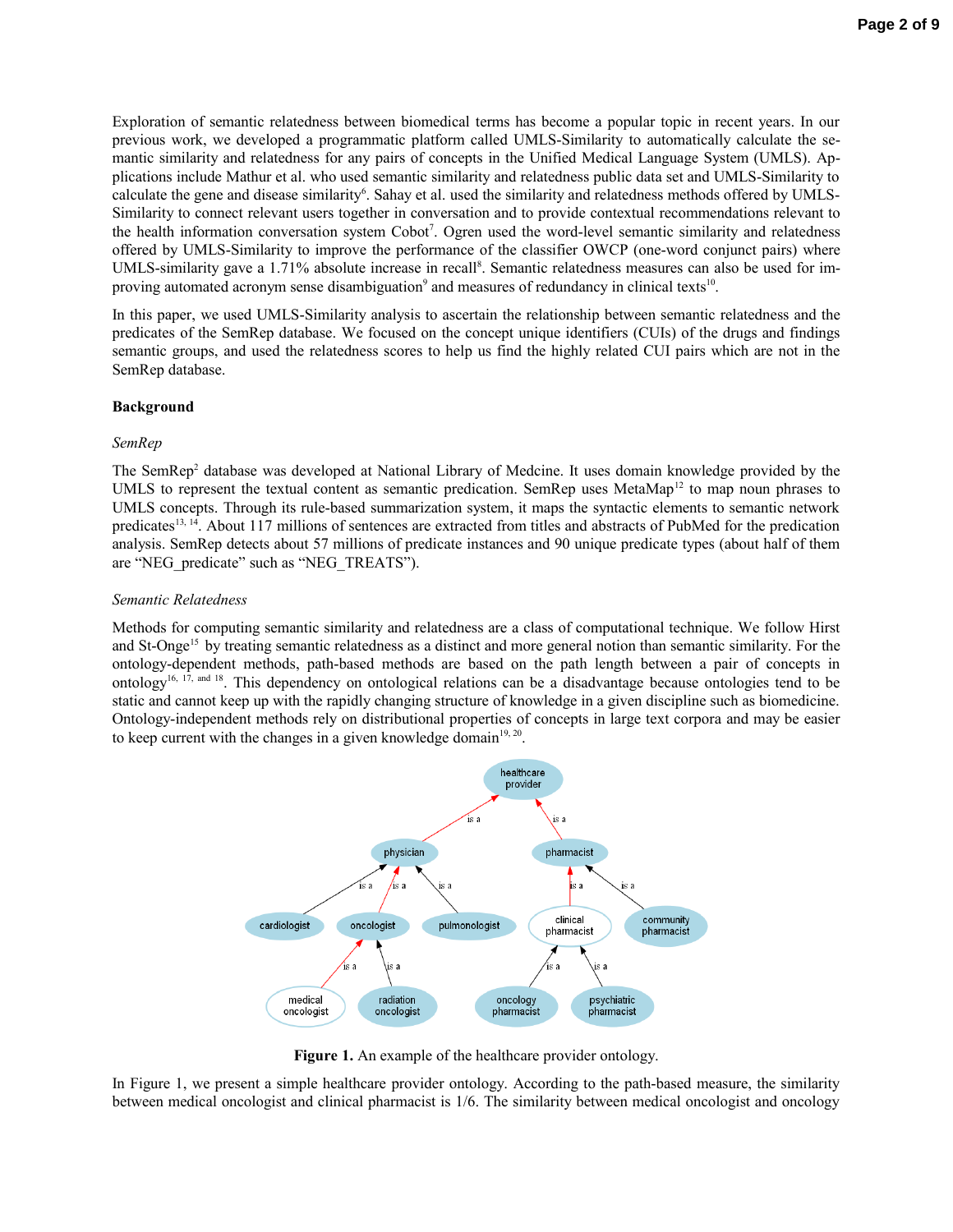pharmacist is 1/7. Although a medical oncologist and an oncology pharmacist are related due to their expertise in oncology, this is not reflected by the path-based method.

In this paper, we used the second-order context vector method to measure the semantic relatedness<sup>21</sup>. This is implemented and available in UMLS::Similarity<sup>22</sup>. For a pair of concepts with definitions, the second-order context vector method finds the context distribution of every word in the definition. The context distribution is recorded on a co-occurrence matrix constructed by scanning a large corpus. In Figure 2, the first order vectors recorded the semantic distribution. The second order vectors combined each word's first order vector together. The relatedness scores is the cosine of the two vectors. The relatedness score is from 0 to 1. 1 means two vectors are identical and 0 means two vectors are perpendicular to each other.



**Figure 2.** Second order context vector method for semantic relatedness.

We used expanded relations in the UMLS in addition to WordNet to build comprehensive definitions. The results indicated that the method for extending concept definitions has the greatest effect of the performance of the context vector based approach. Table 1 lists some examples and their relatedness scores. From these examples we can see that high relatedness scores indicate either highly-related concepts or similar concepts. For medium related concepts, 'insulin' can treat 'diabetes and 'nocturia' is a symptom of 'diabetes'. Pairs with low relatedness scores mean they may not have strong relations. The data set used for this test is published by Pakhomov et al. and they are publicly available<sup>23</sup>.

| <b>Relatedness</b> | <b>Pairs</b>                 |  |
|--------------------|------------------------------|--|
| 0.92               | Warfarin<>Vitamin K, NOS     |  |
| 0.87               | Dizzyness<>Vertigo NOS       |  |
| 0.75               | Diabetes insulin             |  |
| 0.53               | Nocturia > Diabetes          |  |
| 0.31               | Pneumonia  Sweakness         |  |
| 0.28               | Over nutrition Seizures, NOS |  |

**Table 1.** Semantic relatedness examples.

#### **Software Platforms**

Our method relies on two software platforms. The first is  $UMLS$ :: Similarity<sup>[1](#page-2-0)</sup>, which is an open source software package written in Perl that computes semantic similarity and relatedness between concepts in the UMLS. This is built on top of UMLS::Interface which interacts directly with the UMLS. UMLS::Similarity can be extended to include new measures and also includes a web interface<sup>1</sup>. The second software platform is BiomedICUS<sup>[2](#page-2-1)</sup>. This is a Java open source software package which uses the Apache UIMA platform (Unstructured Information Management Architec-ture). BiomedICUS relies on another open source package known as uimaFit<sup>[3](#page-2-2)</sup> which makes it easier to work with UIMA. BiomedICUS has an interface to MetaMap which helps to map the terms found in clinical reports to CUIs found in the UMLS.

<span id="page-2-0"></span><sup>1</sup> atlas.ahc.umn.edu/cgi-bin/umls\_similarity.cgi

<span id="page-2-1"></span><sup>2</sup> http://code.google.com/p/biomedicus/

<span id="page-2-2"></span><sup>3</sup> http://code.google.com/p/uimafig/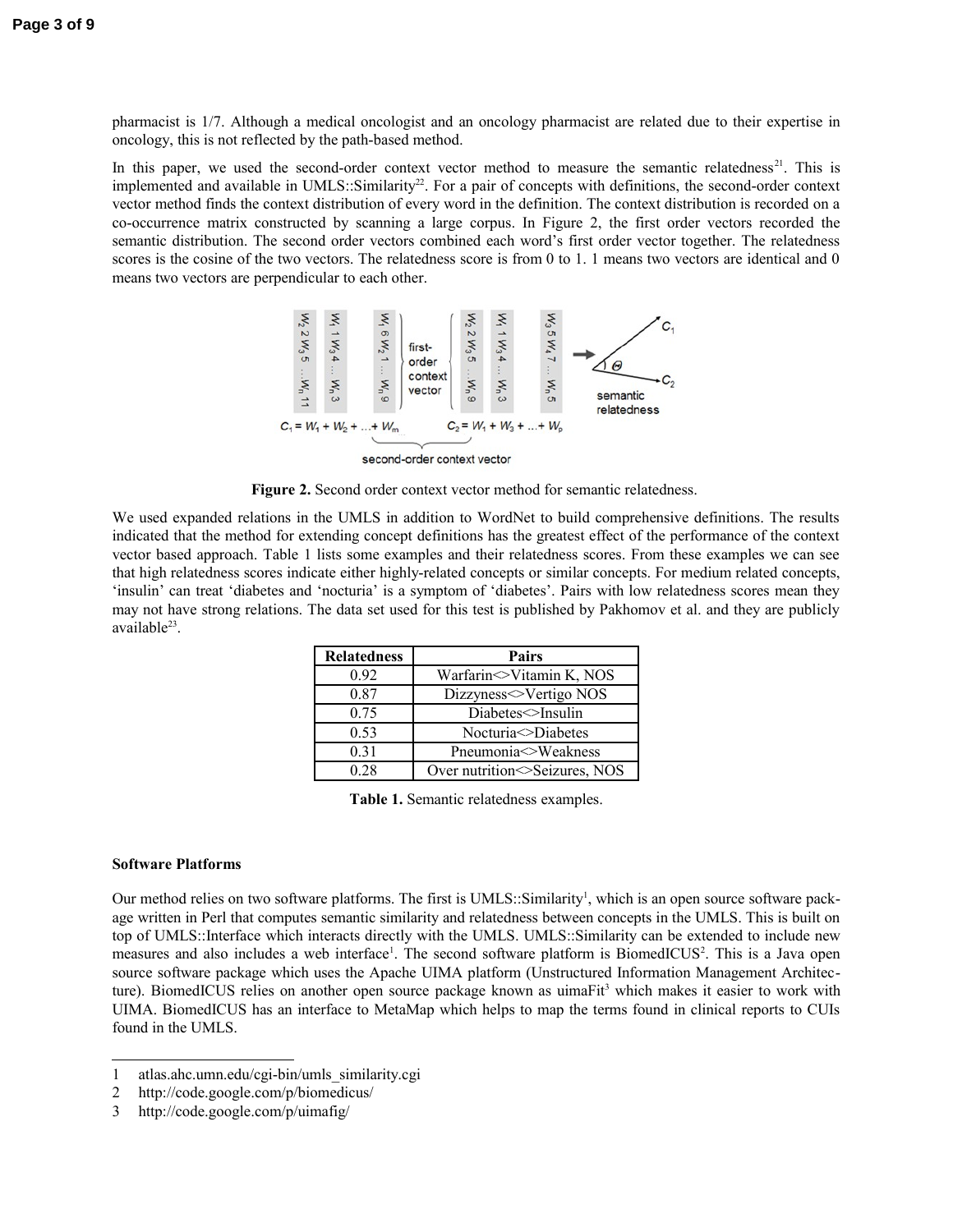## **Experiments**

## *Data*

We used a clinical notes corpus of 824,380 clinical notes from University of Minnesota-affiliated Fairview Health Services to compute semantic relatedness values. For labeling semantic relations extracted from Medline abstracts we use the SemRep database which contains 57 million predicates comprising 90 predicate types. Table 2 shows the top 12 predicates and their number of instances in the database. Among the 90 predicate types, we are particularly interested in the high frequency 'TREATS' and 'CAUSES' relations. These two relations are potentially confusable with each other. A drug can treat a symptom and a drug can also cause a symptom. Furthermore, the same pair of drug CUI and symptom CUI may be found by SemRep to be in a 'TREATS' and 'CAUSES' predicative relations.

| Predicate              | # Instances |
|------------------------|-------------|
| PROCESS OF             | 12,402,199  |
| <b>LOCATION OF</b>     | 9,278,433   |
| PART OF                | 8,533,663   |
| <b>TREATS</b>          | 5,216,851   |
| <b>ISA</b>             | 3,592,413   |
| <b>COEXISTS WITH</b>   | 2,416,926   |
| <b>AFFECTS</b>         | 2,043,945   |
| <b>INTERATS WITH</b>   | 1,778,525   |
| <b>USES</b>            | 1,306,120   |
| <b>ASSOCIATED WITH</b> | 1,266,234   |
| <b>CAUSES</b>          | 1,125,311   |
| <b>ADMINISTERED TO</b> | 1,039,400   |

**Table 2.** Top 12 predicates and their instance frequencies in the SemRep databases (by May, 2012).

| <b>TREATS</b>   | 1582 | <b>AFFECTS</b>     | 20 |
|-----------------|------|--------------------|----|
| <b>CAUSES</b>   | 10   | <b>PREVENTS</b>    |    |
| INEG TREATS     |      | <b>DISRUPTS</b>    |    |
| <b>AUGMENTS</b> |      | <b>PREDISPOSES</b> |    |

**Table 3.** Predicate types and number of instances for the subject C0040615 and object C0036341.

In Table 3, we provide an example showing the predicate types and their distribution for the pair of terms "antipsychotic agent" (C0040615) and "Schizophrenia NOS" (C0036341). These terms/concepts have eight types of predicates and a total of 1620 instances. The most frequent relation is 'TREATS' with 97.6% of the 1620 instances belonging to this predicate type, while the 'CAUSES' relation only covers 10 instances. In this particular case, if we were to find these two concepts to be closely semantically related based on in clinical reports, we could hypothesize that the most frequent TREATS relation is the most likely label for empirically determined association.

# *The Coverage of SemRep Predicates*

The experiment in this section addresses the coverage of the SemRep database of strong associations extracted from clinical text. We started with the clinical reports in XML format. The inpatient clinical notes were collected from 2003 to 2008 at Fairview Health Services. These semi-structured notes consist of admission history, physical operation, discharge summaries, and consultation notes. Thus the total size of the clinical notes corpus used in this study was about 209 million words. Our BiomedICUS system uses MetaMap (2010) to map each term to concept unique identifier (CUI). We selected those CUIs with higher than 900 mapping score and extracted the CUIs with the DRUG and FINDING semantic group (as shown in Tables 4 and 5).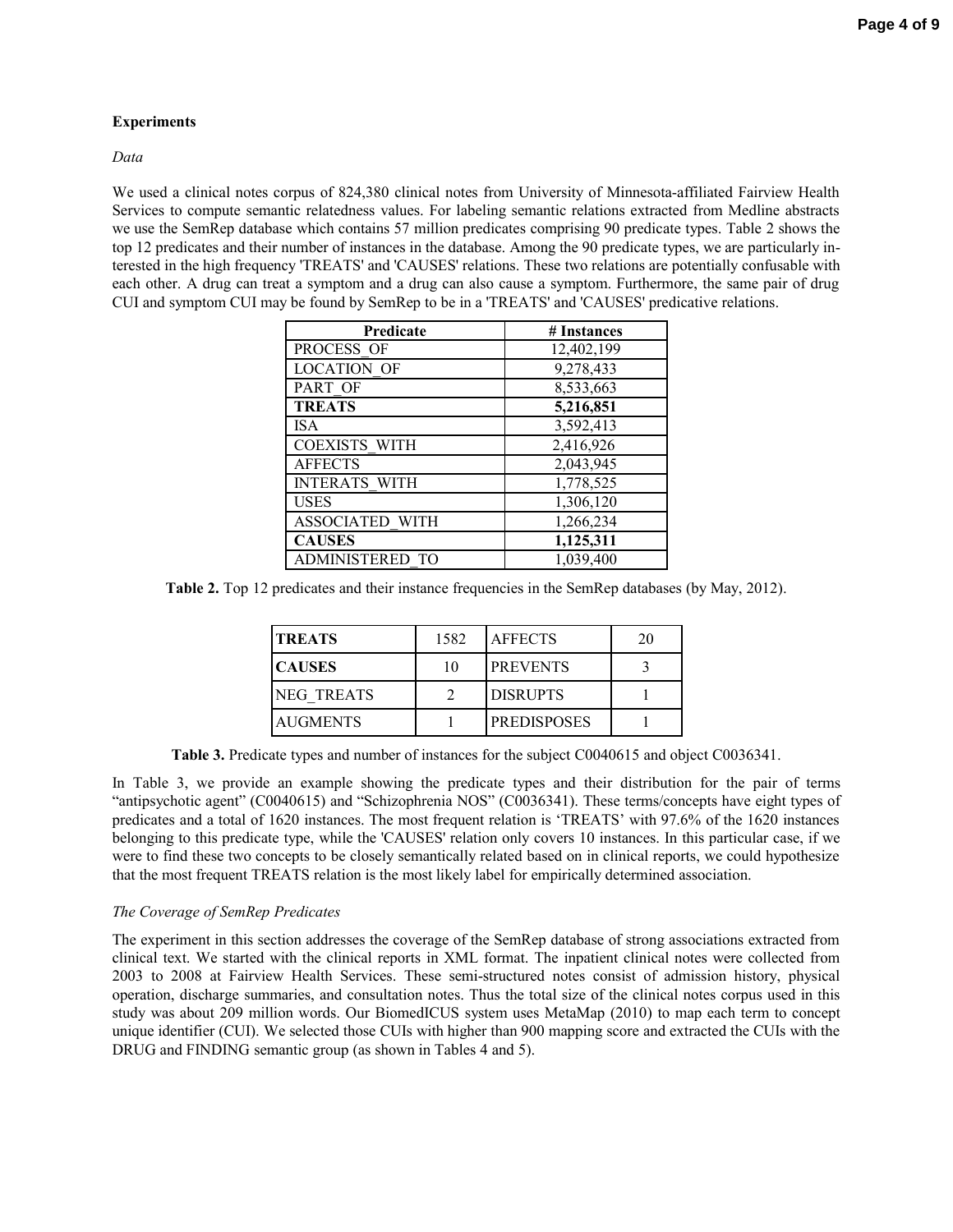The SemRep database records the predicates within one sentence. For those entities outside the same sentences, their relations are not recorded. In order to find the coverage of the 'TREATS' predicate, we constructed two semantic super-types DRUG and FINDING by grouping related subtypes (see Tables 4 and 5).

| antb | antibiotic              |
|------|-------------------------|
| horm | hormone                 |
| phsu | pharmacologic substance |
| orch | organic chemical        |
| strd | steroid                 |
| vita | vitamin                 |

**Table 4.** The DRUG semantic group.

| dsyn        | disease or syndrome              |
|-------------|----------------------------------|
| mobd        | mental or behavioral dsyfunction |
| neop        | neoplastic process               |
| inpo        | injury or poisoning              |
| patf        | pathologic function              |
| anab        | anatomical abnormality           |
| <b>SOSV</b> | signs or symptom                 |
| acab        | acquired abnormality             |
| cgab        | congenital abnormality           |
| comd        | cell or molecular                |

**Table 5.** The FINDING semantic group.

We mapped the words in our clinical data repository of 824,380 notes to CUIs. For those CUIs with mapping scores higher than 900 and semantic types in the DRUG or FINDING groups, in total there were 7,374 CUIs in DRUG and 14,542 CUIs in FINDING. We used two methods to select CUIs from these two semantic groups. One is to sort the CUIs by their frequencies and then select the 1,000 CUIs with highest frequencies. The other method was to randomly sample 1,000 CUIs from the two semantic groups.

After we selected the CUIs, their semantic relatedness scores were calculated, forming two 1,000 by 1,000 CUI matrices (one for the random selection and one for the frequency-based selection), generating 1 million pairs of semantic relatedness calculations in each matrix. Subsequently, we checked each pair in each matrix to see if it existed in the SemRep database. The randomly selected 1,700 pairs are in the SemRep database; however, the high frequency set contained 33,656 pairs that were found in the SemRep database and 966,344 pairs that were not found. We focused on those pairs with high and medium relatedness scores that were not found in the SemRep database and conducted an informal analysis to identify potential reasons. For CUI pairs that were not found in SemRep database, we randomly selected pairs to perform a subsequent PubMed search using the preferred term for each CUI to determine if the concept pair can be found anywhere in Medline.

The results of this analysis are shown in Tables 6, 7, 8, and 9. We categorized the outcomes into the following broad categories:

(a) CUI pairs that occurred in SemRep (Table 6);

(b) CUI pairs that did not occur in SemRep but occurred in same sentence in at least one Medline abstract (Table 7);

(c) CUI pairs that did not occur in SemRep but occurred in the same Medline abstract but not in the same sentence (Table 8);

(d) CUI pairs that did not occur together either in SemRep database or the Medline abstracts (Table 9).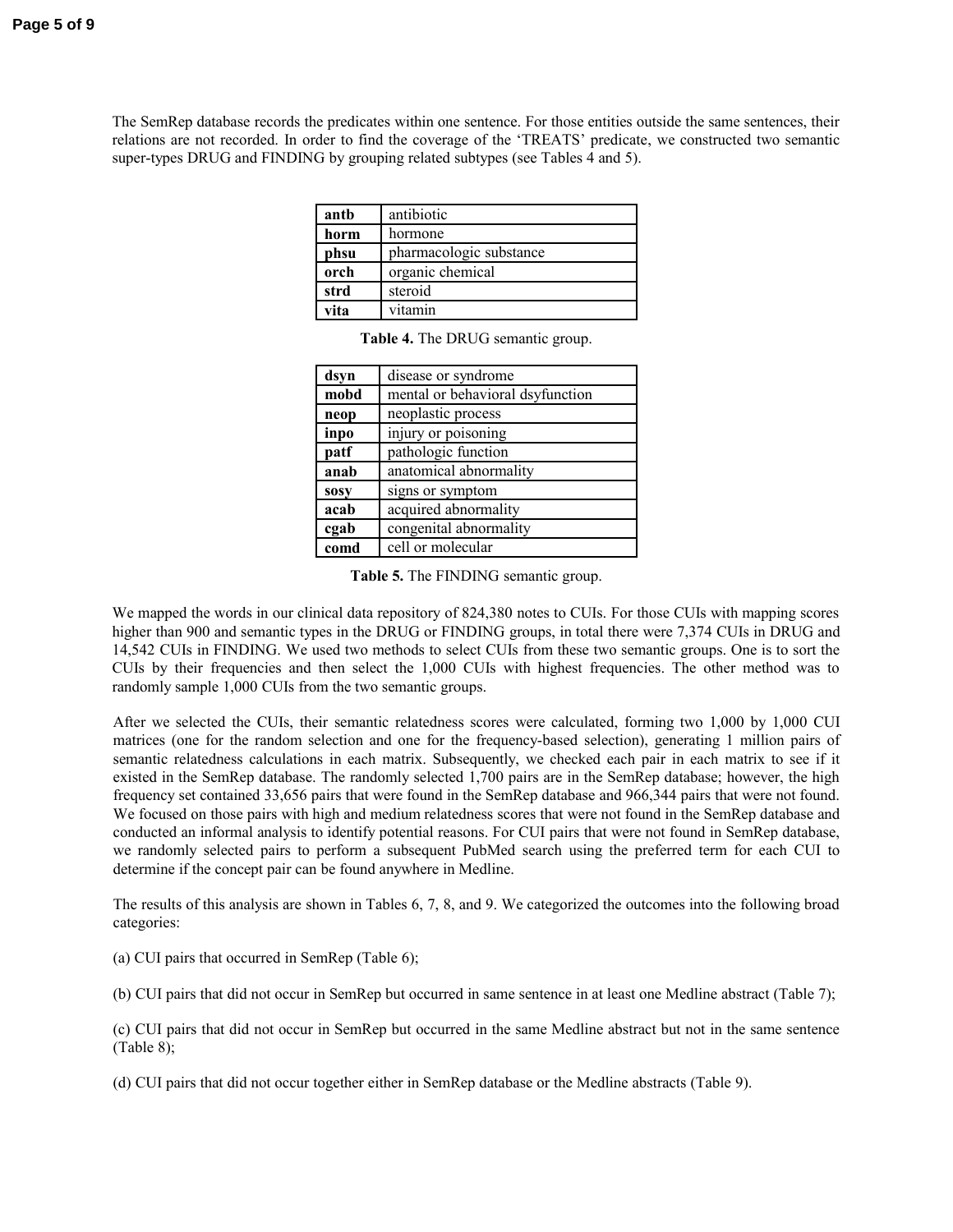| Subject     | Object                       | <b>Predicates</b>     | <b>Example Sentences</b>                                                                                                                                                                                                                                                             | <b>Relatedness</b> |
|-------------|------------------------------|-----------------------|--------------------------------------------------------------------------------------------------------------------------------------------------------------------------------------------------------------------------------------------------------------------------------------|--------------------|
| Simvastatin | Myeloma-<br>Multiple         | 3 TREATS              | First clinical experience with simvastatin to overcome<br>drug resistance in refractory multiple myeloma.<br>$(PMID=17655704)$                                                                                                                                                       | 0.81               |
| Simvastatin | Lymphoma<br>NOS <sup>.</sup> | 1 TREATS<br>1 AFFECTS | Studies in severe combined immunodeficiency mice<br>show that simvastatin delays the development of EBV-<br>lymphomas in these animals. (PMID=15856040)                                                                                                                              | 0.76               |
| Simvastatin | Abnormal<br>degeneration     | 2 PREVENTS            | We investigated whether simvastatin, a Food and Drug<br>Administration-approved cholesterol-lowering drug,<br>could protect against nigrostriatal degeneration after 1-<br>methyl-4-phenyl-1,2,3,6-tetrahydropyridine<br>(MPTP)<br>intoxication to model PD in mice. (PMID=19864567) | 0.75               |

**Table 6.** Subject and object CUI occurred in the SemRep database.

| <b>Subject</b>     | Object                      | <b>Example Sentences</b>                                                                                                                                   | <b>Relatedness</b> |
|--------------------|-----------------------------|------------------------------------------------------------------------------------------------------------------------------------------------------------|--------------------|
| Metolazone         | Vein<br>Thrombosis,<br>Deep | The usage of powerful diuretics, such as <u>metolazone</u> , may lead to<br>thrombotic complications. (PMID= 3388002)                                      | 0.80               |
| Muscle<br>relaxant | Rigidity,<br>muscle         | Three cases of masseter <u>muscle rigidity</u><br>in the presence of<br>nondepolarizing<br>discovered.<br>muscle<br>relaxants<br>were<br>$(PMID=10437710)$ | 0.85               |

**Table 7.** Subject and object CUI pairs that did not occur in SemRep but occurred in same sentence in at least one Medline abstract

| Subject     | Object                                      | <b>Example Sentences</b>                                                                                                                                                                                                                                                                                                                                        | <b>Relatedness</b> |
|-------------|---------------------------------------------|-----------------------------------------------------------------------------------------------------------------------------------------------------------------------------------------------------------------------------------------------------------------------------------------------------------------------------------------------------------------|--------------------|
| Vincristine | Urinary<br>Bladder<br>Malignant<br>Neoplasm | Urinary bladder cancer is one of the most common cancers<br>worldwide. Human transitional cell carcinoma (TCC) cells are<br>epithelial-like adherent cells originally established from a primary<br>bladder carcinoma. Studies have shown that TCC cells are resistant to<br>chemotherapeutic agents such as vincristine<br>(VCR)<br>some<br>$(PMID=2068935)$ . | 0.88               |
| Hydrallazin | Aneurysm,<br>NOS.                           | Abdominal aortic aneurysm was induced by perfusion of an isolated<br>aortic segment with elastase. Treatment with telmisattan $(0.5 \text{ mg/kg})$<br>per day) or hydralazine (15 mg/kg per day) was started after surgery<br>and continued for 14 days. (PMID=19008714)                                                                                       | 0.79               |

**Table 8.** Subject and object CUI pairs that did not occur in SemRep but occurred in the same Medline abstract but not in the same sentence.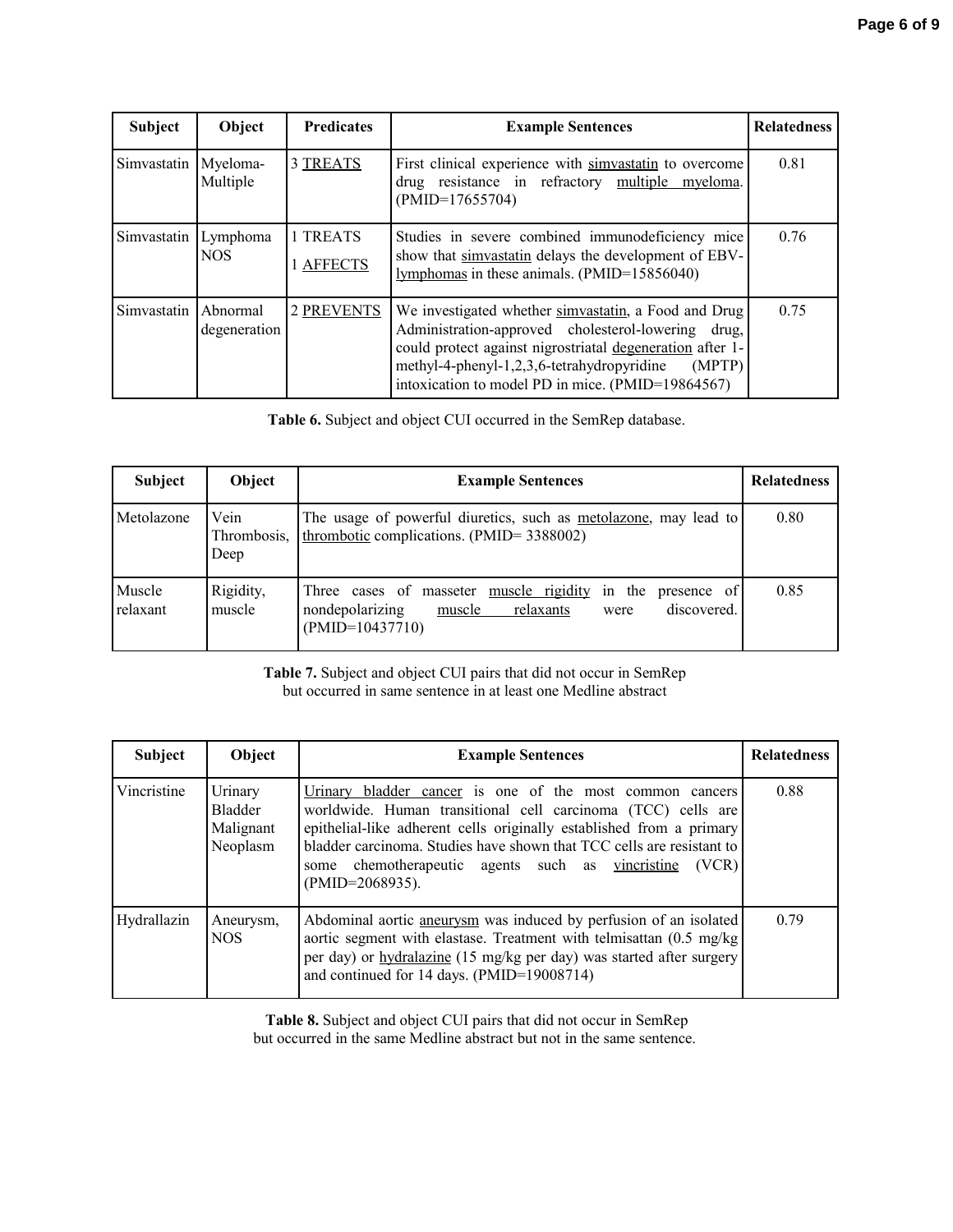| Subject    | Object                 | <b>Relatedness</b> |
|------------|------------------------|--------------------|
| Torsemide  | Subdural hematoma, NOS | 0.80               |
| Torsemide  | Colitis ischaemic      | 0.81               |
| Metolazone | Varicosities           | 0.84               |

**Table 9.** Subject and object CUI pairs that did not occur together either in SemRep database or the Medline abstracts.

## **Discussion**

The goal of this preliminary work was to investigate if explicit semantic relations between medical concepts extracted by SemRep from biomedical literature may be used to inform us as to the nature of strong semantic associations between medical concepts found through semantic relatedness analysis of clinical reports. In our previous work<sup>11</sup>, we demonstrated that frequency of co-occurrence of drugs and disorders in a large corpus of clinical notes may be used to improve the precision of SemRep's extraction of TREATS relations. In this work, we examined the opposite direction and investigated the possibility of using SemRep to inform the process of automatic labeling of strong semantic associations extracted from clinical text.

An important result of this work is that we were able to find a substantial number of semantically closely related drug-finding concept pairs, as determined by their distribution in clinical reports, in the SemRep database. This means that SemRep can be used to find semantic labels motivated by biomedical research for these empirically determined associations. This is a promising result because it could potentially allow us to test whether a given closely semantically related drug-finding pair is already known to be in a TREATS or CAUSES relationship, thus informing our subsequent steps aimed at detecting and investigating drug safety signals. Not surprisingly, we also found a large number of strongly associated concept pairs in clinical reports that were not in the SemRep database.

Going forward, it will be important to investigate the reasons for this finding. The discrepancy between the contents of SemRep database and empirically mined associations may be indicative of gaps in medical knowledge and suggest new research targets for clinical and translational investigators to pursue. It may also help in the refinement and further development of SemRep rules and relations identification mechanisms. For example, our informal analysis of some of the concept pairs that were found to be associated in clinical reports but not in SemRep database suggests that exploring identification of semantic relations across a broader context spanning more than one sentence may be an important next step. Also, it may be important to examine relations contained in the full text of biomedical articles. Currently, the SemRep database used in our study only contained relations extracted from Medline citations. This discrepancy could also mean several other things including, poor concept matching, SemRep misses, as well as potentially purely spurious associations mined from clinical reports. These potential directions need to be investigated further. For example, one of the limitations of the approach used in the coverage study in this work is that we did not consider hierarchical relations between concepts when we tried to match drugs and findings from clinical reports to the SemRep database which does not contain brand name drugs, for example. Going forward it will be important to leverage hierarchical and other ontologic relations in order to improve the matching process. One of the possible solutions for this may be to use the UMLS-Similarity package to find synonymous and nearly synonymous concepts. However, from the standpoint of drug safety surveillance, the fact that we did not find a closely associated drug-finding pair in SemRep database may also be a useful signal in and of itself. It may mean that the empirically determined association based on reports generated in clinical practice may not have been scientifically investigated and may constitute an important but yet undiscovered adverse drug reaction. Furthermore, this information may be useful in Pharmacosurveillance 2.0 efforts aimed at finding new beneficial off-label uses for already approved medications.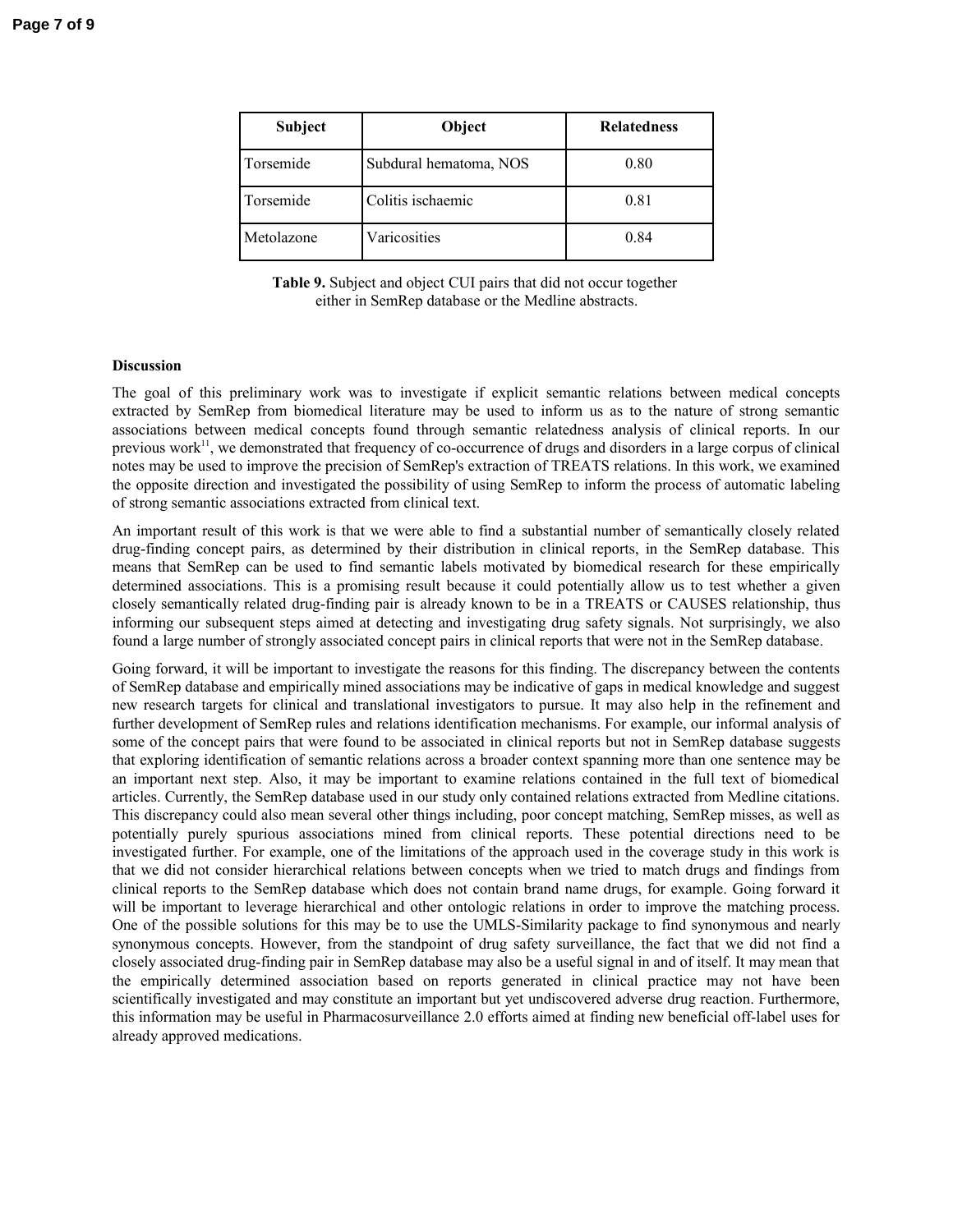#### **Conclusion**

In this paper, we presented preliminary results of an exploratory study aimed at investigating the relationship between unlabeled semantic relations extracted from clinical reports and labeled relations extracted from biomedical literature. Our current findings indicate a strong potential for a synergistic relationship between the statistically driven methods for extracting strongly related concepts from clinical data and rule-based approaches such as SemRep for extracting predicates from biomedical literature. While very preliminary, our current finding hold promise for improving the use of large clinical text repositories for drug safety surveillance.

#### **Future Work**

In future work, we plan to examine more in-depth the process of using SemRep for labeling strong associations mined from clinical reports. We would also like to expand the set of relations beyond the focus on drugs and findings. Other semantic types for which clinical reports will have rich distributional statistics information include allergies, symptoms, procedures and medical devices.

#### **Acknowledgements**

This work was supported in part by the Intramural Research Program of the National Institutes of Health, National Library of Medicine (Grant #R01 LM009623-01). We would like to thank Fairview Health Services for use of their clinical data.

#### **References**

- 1. Nosofsk RM. Attention, similarity, and the identification–categorization relationship. 1986. Journal of Experimental Psychology: General, Vol 115(1), 39-57.
- 2. Rindflesch TC, Fiszman M. 2003. The interaction of domain knowledge and linguistic structure in natural language processing: interpreting hypernymic propositions in biomedical text. J Biomed Infor, 36: 462-77.
- 3. Ahlers CB, Fiszman M, Demner-Fushman D, Lang F, Rindflesh TC. 2007. Extracting semantic predication from MEDLINE citations for pharmacogenomics. In Pacific Symposium on Biocomputing, pp 209-220.
- 4. Hristovski D, Friedman C, Rindflesch TC, Peterlin B. 2006. Exploiting semantic relations for literature-based discovery. AMIA Annu Symp Proc 2006, pp 349-353.
- 5. Wilkowski B, Fiszman M, Miller CM, Hristovski D, Arabandi S, Rosemblat G, Rindflesh TC. 2011. Graph-Based Methods for Discovery Browsing with Semantic Predications. AMIA Annu Symp Proc, pp 1514-1523.
- 6. Mathur S, Dinakarpandian D. 2012. Finding Disease Similarity Based on Implicit Semantic Similarity, Journal of Biomedical Informatics. 45(2), pp 363–371.
- 7. Sahay S, Ram A*.* 2011. Socio-Semantic Health Information Access. s. In Proceedings of the AAAI Spring Symposium on AI and Health Communication, Technical Report SS-11-01.
- 8. Ogren PV. 2011. Coordination Resolution in Biomedical Texts, Ph. D dissertation.
- 9. McInnes BT, Pedersen T, Liu Y, Melton GB, Pakhomov SV. 2011. Knowledge-based method for determining the meaning of ambiguous biomedical terms using information content measures of similarity. 2011. AMIA Annu Symp Proc. pp 895-904.
- 10. Zhang R, Pakhomov SV, McInnes BT, Melton GB. Evaluating Measures of Redundancy in Clinical Texts. 2011. AMIA Annu Symp Proc. pp 1612–1620.
- 11. Rindflesch TC, Pakhomov SV, Fiszman M, Kilicoglu H, Sanchez VR. Medical facts to support inferencing in natural language processing. 2005. AMIA Annu Symp Proc. pp 634-8..
- 12. Aronson AR. 2001 Effective mapping of biomedical text to the UMLS Metathesaurus: the MetaMap program. AMIA Annu Symp Proc, pp 17-21.
- 13. Fiszman M, Rindflesh TC, Kilicoglu H. 2004. Abstraction Summarization for Managing the Biomedical Research Literature. Proceeding CLS '04 Proceedings of the HLT-NAACL Workshop on Computational Lexical, pp 76-83.
- 14. Kilicoglu H, Fiszman M, Rodriguez A, Shin, D, Ripple AM, Rindflesch T. Semantic MEDLINE: A Web Application for Managing the Results of PubMed Searches. 2010. J Med Libr Assoc. 98(4): pp 273–281.
- 15. Hirst G, St-Onge D. 1998. Lexical chains as repre- sentations of context for the detection and correction of malapropisms. WordNet: An Electronic Lexical Database, pp 305–332.